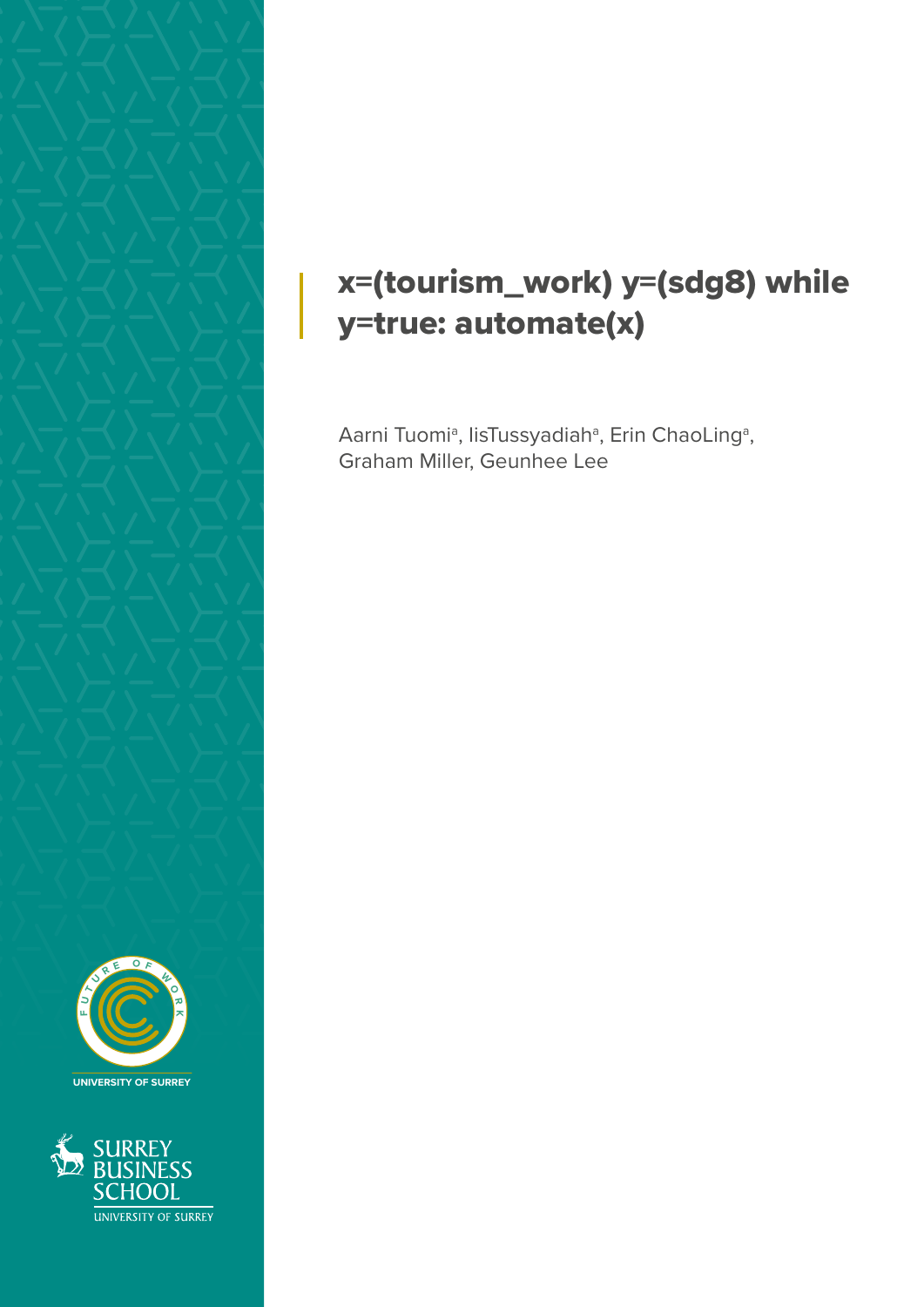





## **ABSTRACT:**

Increasing implementation of automation has brought global concern over the future of jobs in various sectors. This study conceptualizes how automation, found in tourism to be driven largely by labor shortage, can be used to promote decent work. Utilizing Grounded Theory to analyze data from indepth interviews and focus group discussions with industry practitioners, this study provides rich descriptions of the transformation brought by automation to companies, employees, and wider society and develops a theoretical model to explain 'Decent Work through Automation' (DW–A). In doing so, this study opens a pathway for further research on technology and decent work in tourism, including second-and third-order impacts of automation. The paper offers practitioners and policymakers guidelines for responsible adoption of automation.

Figure 1 shows the outcomes of automation in tourism and hospitality operations and conceptualised their relationships.



**Figure 1***. Automation and transformation in work, workplaces, and workforce.*

Figure 2 suggested a model outlining how to provide decent work through the adoption of automation. Three factors contribute to: (1) effectiveness of humanmachine cooperation, (2) working conditions, and (3) level of empowerment. The operational property of these factors can be defined in terms of their measurement levels (i.e., ineffective–effective human–machine cooperation, bad–good working conditions, low–high level of empowerment) and reflected through several relevant indicators.



**Figure 2***. A model of Decent Work through Automation.*